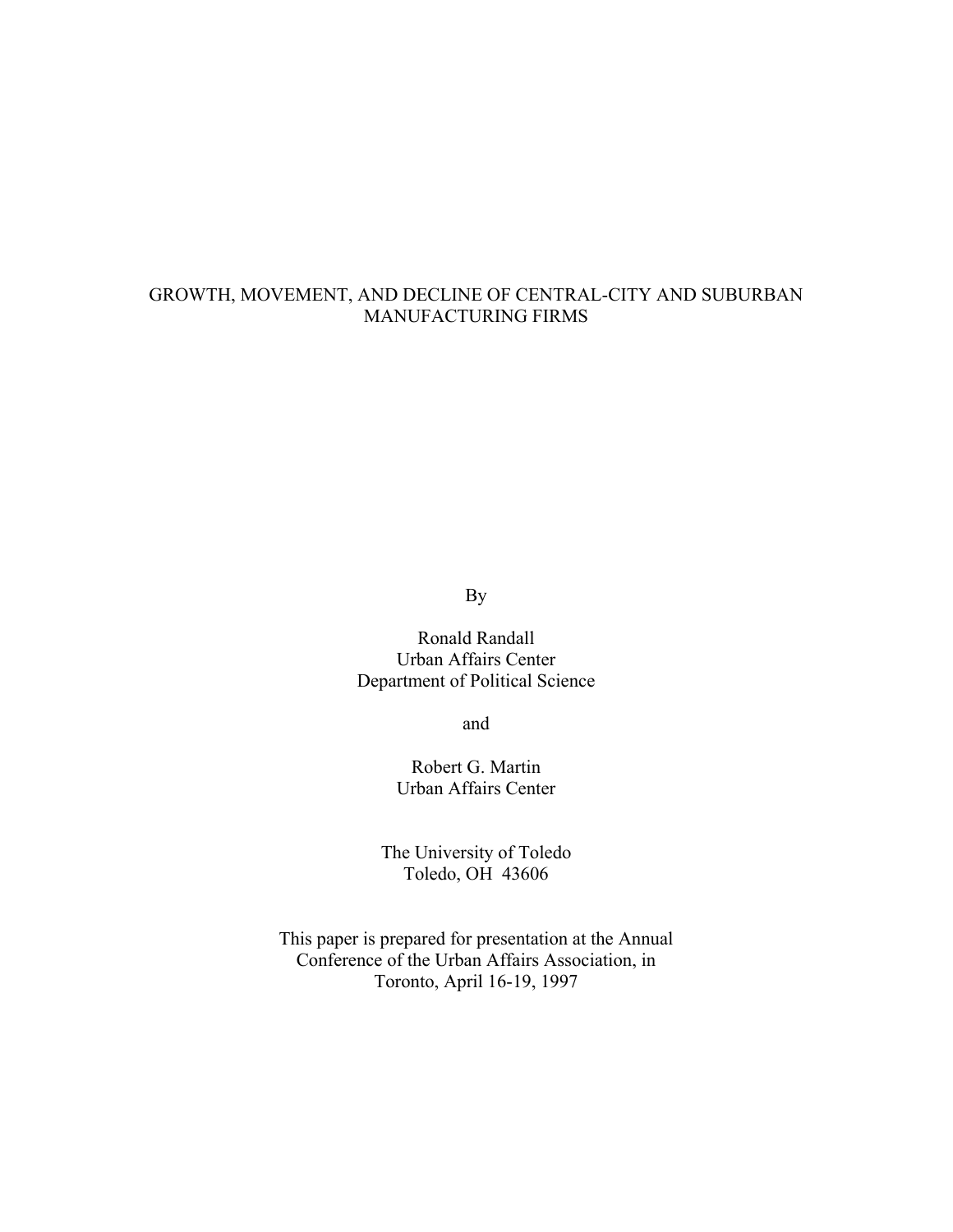## GROWTH, MOVEMENT, AND DECLINE OF CENTRAL-CITY AND SUBURBAN MANUFACTURING FIRMS

#### **INTRODUCTION**

 Central cities have been simultaneously hit by deindustrialization and an accelerating suburbanization in recent years. Deindustrialization describes a process of manufacturing job loss that has had a devastating impact in areas of this country traditionally reliant upon manufacturing for a highly paid employment base. Suburbanization involves a flow of affluent citizens, jobs and capital that leaves less well educated workers, and most especially black workers in older industrial cities like Toledo, Ohio as particularly vulnerable to unemployment.

 A Cleveland Federal Reserve Bank study shows that the ten largest Great Lakes cities from Buffalo to Minneapolis (and including Columbus and Indianapolis, but not Toledo) lost 27.4 percent of their manufacturing employment between 1969 and 1989. Because the Great Lakes states' manufacturing "location quotient" (the states' percentage of employment in manufacturing divided by the national percentage of employment manufacturing) remained approximately the same over this 20 year period, the authors of the study assert that "relative to the rest of the nation, virtually all of the shrinkage in manufacturing's share of jobs in these [10 Great Lakes] cities was offset by increases in factory jobs in smaller municipalities or rural areas of the Midwest." The authors cannot ascertain, with their data, the extent to which specific jobs are moving from the large city to more rural areas, but they do suggest a one-way flow when they assert "a general transfer of factory jobs from urban to rural locations" and explain this transfer of jobs with reasons why manufacturers will "locate outside large-city boundaries, including the recent decline in transportation and communications costs, shrinking plant sizes, greater awareness of costs of environmental contamination, and union avoidance."

 In his new book, William Julius Wilson paints a depressing picture about expanding urban ghettos, which are marked by poverty and unprecedented joblessness. "In the nation's one hundred largest central cities, nearly one in seven census tracts is at least 40 percent poor." This is a doubling of such census tracts between 1970 and 1990. $2$ The levels of joblessness have become truly astounding. According to Wilson,

In the ghetto census tracts of the nation's one hundred largest central cities, there were only 65.5 employed persons for every 100 adults who did not hold a job in a typical week in 1990. In contrast, the nonpoverty areas contained 182.3 employed persons for every hundred of those not working.<sup>3</sup>

 $\overline{a}$ 

<sup>&</sup>lt;sup>1</sup> Erica L. Groshen and Laura Robertson, "Are the Great Lakes Cities Becoming Service Centers?" Federal Reserve Bank of Cleveland, *Economic Commentary* (June 1, 1993).

<sup>2</sup> William Julius Wilson, *When Work Disappears: The World of the New Urban Poor* (NY: Alfred A. Knopf, 1996), p. 12.

 $3$  Ibid., p. 19.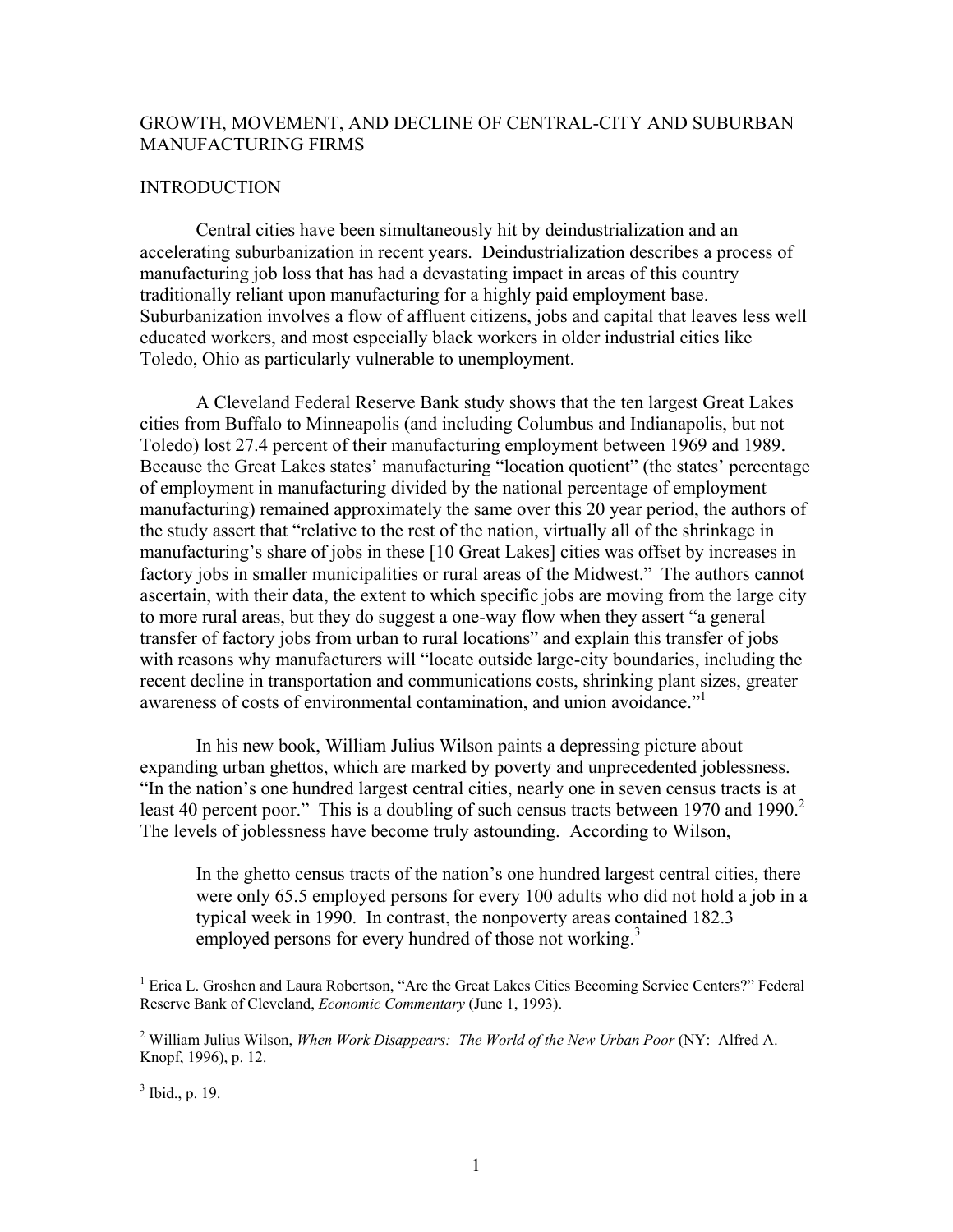Focusing on Chicago, Wilson argues that the joblessness is primarily a function of the loss of blue-collar manufacturing jobs in the city. This has led to a "growing mismatch between the suburban location of employment and minorities' residence in the inner city."<sup>4</sup>

Wilson's focus is on the joblessness and its social and personal consequences. For support of the "spatial mismatch hypothesis," he relies on the work of others who tend to assert a one-dimensional flow of jobs out of the city.<sup>5</sup> Hence, we lack documentation of the absence of manufacturing jobs in proximity to those in the ghetto tracts suffering the joblessness.

 The spatial mismatch hypothesis suggests the vulnerability of poorly educated inner-city residents to joblessness. In a careful and detailed analysis of census data, Kasarda (1990) demonstrates a devastating loss of manufacturing and other blue-collar jobs in major cities of the Northeast and upper Midwest during the 1970s and 80s. Simultaneously, he demonstrates a smaller increase in information processing jobs, which are spatially but not functionally accessible to less well educated urban residents. In this context, the structural mismatch between city jobs and black labor becomes quite explainable: "As blue-collar and other less knowledge-intensive jobs dispersed to the suburbs, working-class whites were able to relocate much more easily than blacks.<sup>6</sup>

 Based on interviews with personnel and other officers in Los Angeles and Detroit firms, Tilly goes further. He argues that "race as well as space, come into play."<sup>7</sup> From his interviews, it is clear that many manufacturers did select suburban locations for cheap land, but "insurance companies and some manufacturers have identified a target workforce that is non-inner city and primarily white (or in at least one case, Latino). Some such employers have left the central city to locate closer to the target workforce.<sup>8</sup>

 In their analysis of how downtown Cleveland depends upon the suburbs to fill its professional, high-skill, high-wage, white-collar jobs, Bingham and Kalich note the support their data offer for the spatial mismatch hypothesis:

City of Cleveland residents are educationally ill prepared for the jobs the downtown has to offer. The preponderance of jobs employing lower educated

8 Ibid.

 $4$  Ibid., p. 37.

<sup>&</sup>lt;sup>5</sup> Ibid., pp. 38-39.

<sup>&</sup>lt;sup>6</sup> John D. Kasarda, "Structural Factors Affecting the Location and Timing of Urban Underclass Growth, " *Urban Geography*, 11 (May-June, 1990), p. 251.

<sup>&</sup>lt;sup>7</sup> Philip Moss and Chris Tilly, "Raised Hurdles for Black Men: Evidence from Interviews with Employers" (Russell Sage Foundation: November, 1995 [http://epn.org/sage/rstimo.html])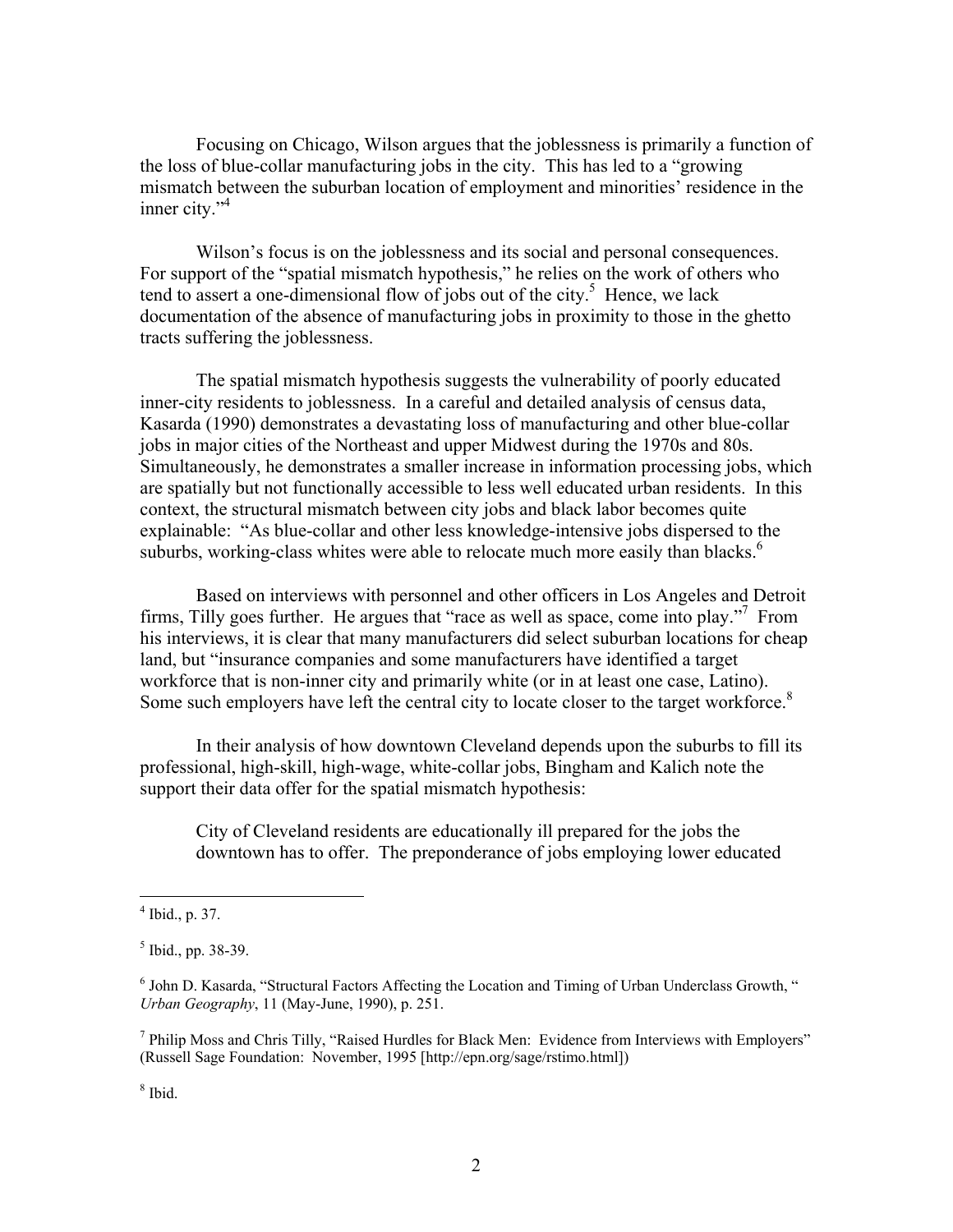workers are in the suburbs, although in metropolitan Cleveland's case, there does not appear to be a shortage of lower educated suburbanites to fill them.<sup>9</sup>

 Moreover, assert Bingham and Kalich, the manufacturing industries that could provide jobs to lower educated Clevelanders "are either retrenching or moving their production facilities to rural areas or offshore" and "there is no evidence that Cleveland will have any luck targeting manufacturing industries."<sup>10</sup>

 A major problem with many analyses of jobs is their static quality. Census and major economic data series provide snapshots. The dynamics underlying the change from one snapshot to another is often difficult to discern. Indeed, the impression left by the analyses of Los Angeles and Detroit by Tilly and Chicago by Wilson is a virtual oneway movement by firms in search of cheap land, a more desirable work force, etc. From the standpoint of the city, it would appear that there are no positive trends in place.

## BACKGROUND ON TOLEDO

 Toledo is an industrial city historically linked to the auto industry in neighboring Detroit and would appear to be increasingly subject to the spatial mismatch of manufacturing jobs and less-educated workers. For its size as an industrial city, it was into the 1980s, atypical in one major respect. It was the home of six Fortune 500 firms. For decades, they dominated the employment picture in Toledo. Then in the 1980s, each of the firms underwent dramatic changes, ranging from downsizing and restructuring to friendly and unfriendly leveraged buyouts attempts and successes. Between 1977 and 1988, the number of manufacturing jobs in Lucas County declined from 57,934 to 45,454.<sup>11</sup> Of the approximately 12,500 jobs lost, over 9,000 can be directly traced to downsizing, moves, and shutdowns by the Fortune 500 firms.<sup>12</sup> By 1992, the manufacturing employment had further declined in Lucas County to  $36,101$ .<sup>13</sup>

 Despite the economic resurgence in the 1990s of the Midwest, including the Toledo area, the city has not fully recovered from the loss of Fortune 500 firm dominance. The city continues to struggle to develop an effective economicdevelopment strategy. Overall appearances suggest a very vibrant economy in the suburbs, but a sluggish city economy.

 $\overline{a}$ 

<sup>12</sup> Larry Connin and Ronald Randall, "Local Economic Development and the Roles of Government: Through the Lens of Toledo," (UT Urban Affairs Center, Processed), p.4.

<sup>&</sup>lt;sup>9</sup> Richard D. Bingham, Veronica Z. Kalich, "The Tie That Binds: Downtowns, Suburbs, and the Dependence Hypothesis," *Journal of Urban Affairs*, Vol 18, no.2 (1996), pp. 166-67.

 $10$  Ibid., p. 169.

<sup>11</sup> U.S. Bureau of the Census, *County Business Patterns*, 1979 and 1988, **Ohio** (Washington, DC: U.S. Government Printing Office)

<sup>13</sup> U.S. Bureau of Census, *County Business Patterns*, 1994, **Ohio** (Washington, DC: U.S. Government Printing Office)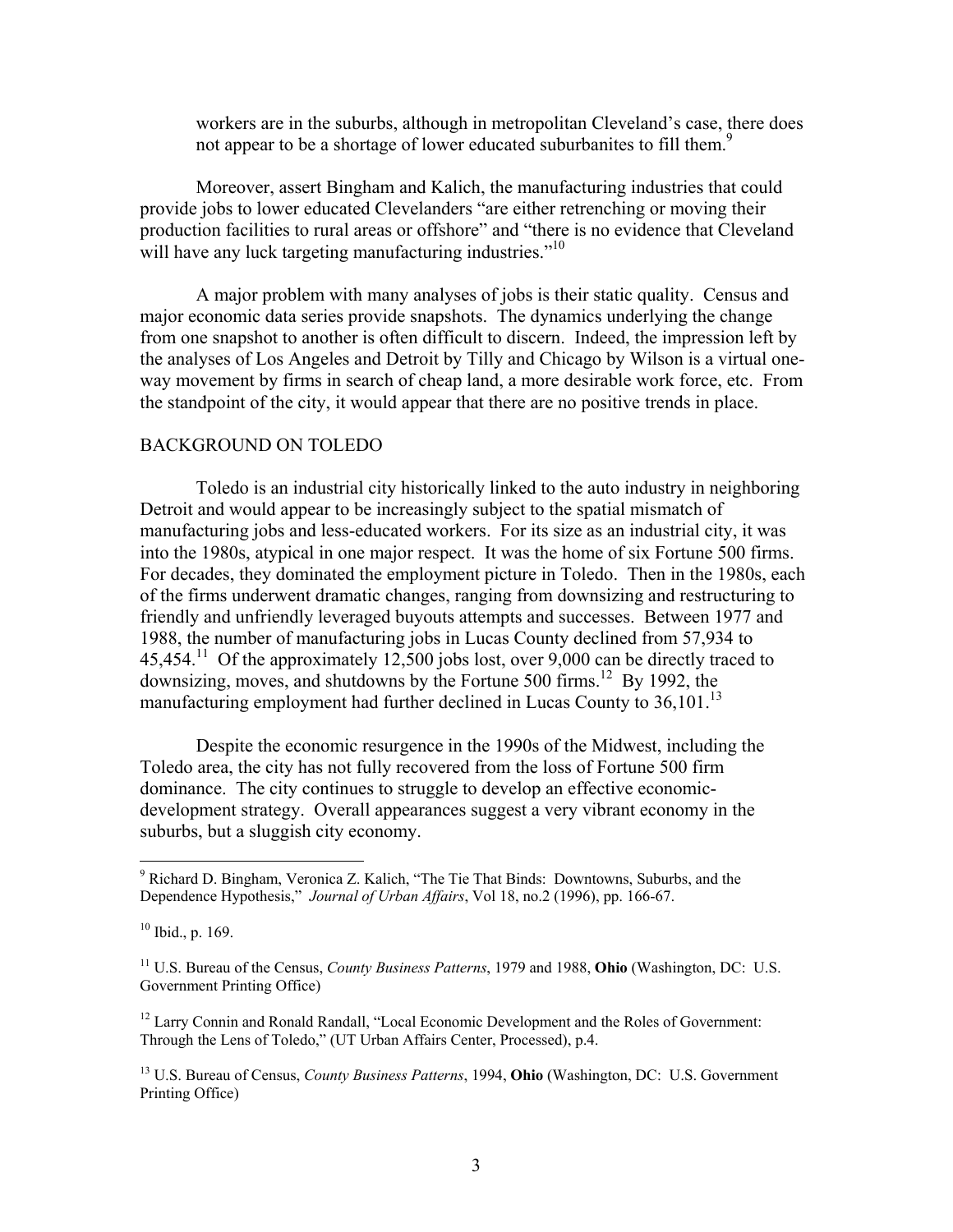The movement of population from the City of Toledo to its suburbs is producing a serious population loss for the City of Toledo and increasing racial segregation in the Toledo metropolitan area. From 354,635 in 1980, the Toledo population fell to 332,943 in 1990, a loss of more than 22,000 people in 10 years.

 The population changes are leading to increased segregation of the area by race and income. Between 1980 and 1990, Toledo's white population dropped by 27,681 while the black population increased by 3,848. In the remainder of Lucas County, the white population increased by 10,972, while the black population increased by 707.

 Per capita income provides an indication of the level of economic and fiscal health in a region. Toledo has been experiencing a significant decline in the level of economic health relative to its suburbs. In 1970, the per capita income in Toledo was 96 percent of the suburban level. This central-city/suburban per capita income ratio dropped to 90 percent in 1980, and 82 percent in 1987. In 1990, the Toledo per capita income of \$11,894 was only 74 percent of the \$16,063 per capita income for the suburbs.

 As with the population shift, the economic-development successes in Toledo's suburbs have come largely at the expense of Toledo. To illustrate, the Urban Affairs Center recently conducted a complete history of a successful and well-managed suburban industrial park. The Arrowhead Industrial Park, located in the Toledo suburb of Maumee, was created in 1976. After a slow start, it has grown to include approximately 240 firms and 14,000 workers. Currently, 30 percent of the workers are in firms that moved from Toledo; one half of the employees come from those former Toledo firms, and nearly two-thrids of payroll come from the former Toledo firms. We can identify only three or four firms in this successful industrial park that were attracted from the outside region. Obviously, the industrial park's greatest success has been in its ability to attract its larger and higher-paying firms from the City of Toledo. We have no reason to believe that careful examination of other suburban industrial areas would not reveal similar results.<sup>14</sup>

 It appears that the good manufacturing jobs are all heading to the suburbs and beyond, which further harms the central city, especially the inner city. There is something unsettling about this picture for anyone who has been involved in inner-city economic development efforts. Firms clearly go, but on occasion, they also come. In what proportions cannot be ascertained with the usual aggregate-level, urban economic data. Tracking the behavior of individual firms will help us sort out the underlying pattern of firm movements.

 For this study, we examine data at the firm level for manufacturers in Lucas County over the period 1989-1995. Using the ES-202 database, we can track the moves and appearances and disappearances of firms in Lucas County over the study period.

 $\overline{a}$ 

<sup>&</sup>lt;sup>14</sup> James. P. LeSage and Lawrence J. Connin, "Report on City Council Water Distribution Study" (University of Toledo, Urban Affairs Center, processed, November 1994)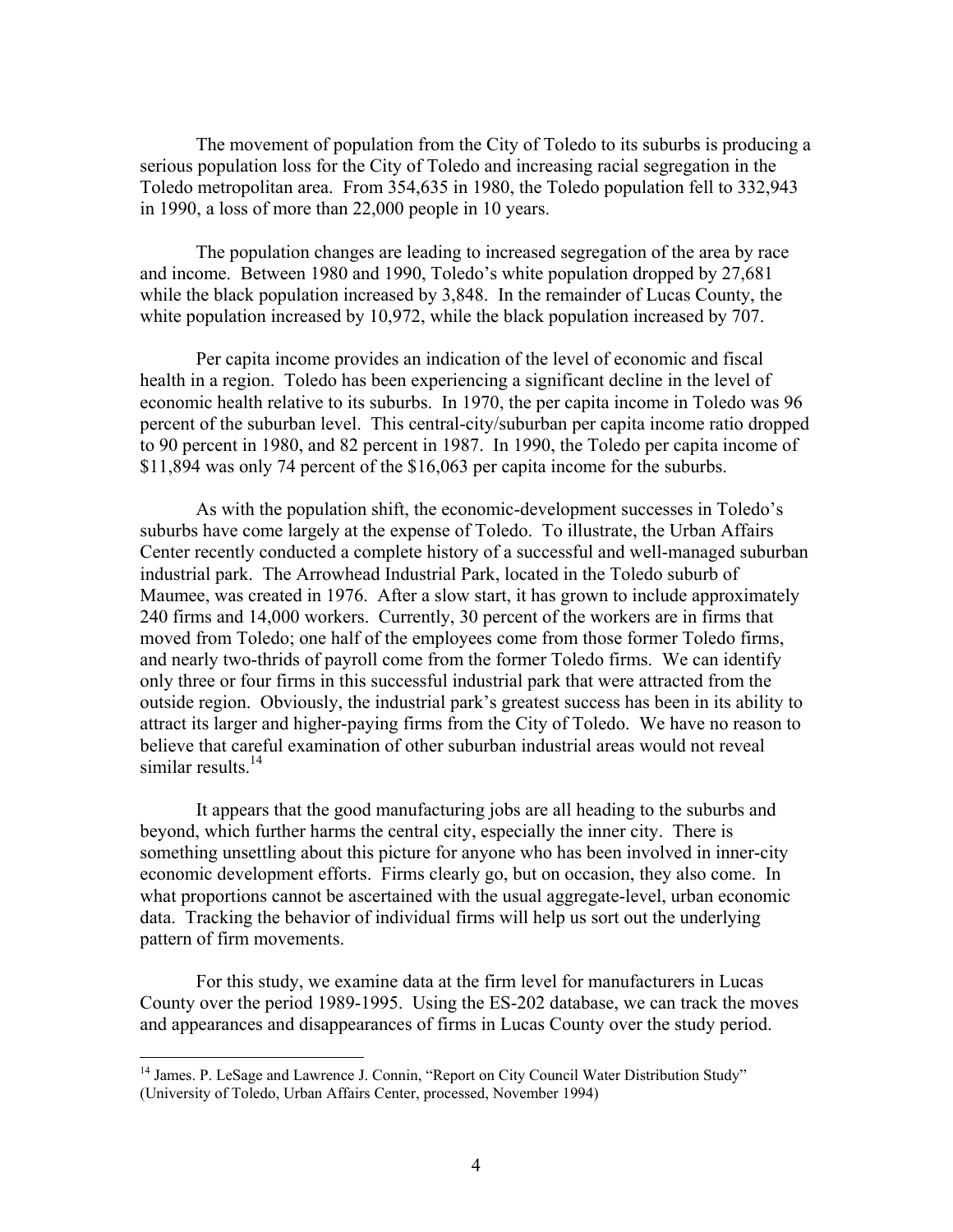#### Data

 Employers in all states are required to report the number of their employees and wages to Unemployment Compensation offices, except for certain exclusions including sole proprietorships, churches and small agricultural enterprises.

 The University of Toledo's Urban Affairs Center is participating in the Ohio Urban University Program's ES-202 project. The data set comes from the Ohio Bureau of Employment Security, conditioned upon our acceptance of confidentiality agreements. We are not to reveal any information about individual firms.

 The data set, as we receive it, has two shortcomings. The first involves reporting. We want to know the specific location of all employees. Multi-establishment firms are supposed to report their employment and wages by establishment. Unfortunately, many firms continue to report from a single central location. To correct for this problem, the Ohio university units participating in the ES-202 project are "cleaning" the data, or assigning the employment and payroll to the proper establishments and correct addresses. The second shortcoming, which we have discovered in cleaning and in efforts to link firms in this data set to firms in other data sets, is that a small number of covered firms do not report.

 Whatever the shortcomings, and we do not regard them as major once that data are cleaned, this data set allows us to move from aggregate-level analysis down to individual firms. This allows for powerful analysis in tracking changes in size, payroll, wages, and location of individual firms.

 In our case, cleaning has been completed for manufacturing firms in Lucas County for the period 1989 to 1995. These are the data for the following analysis.

 Lucas County is the central county for the Toledo MSA. Cleaning is continuing for Fulton and Wood counties and those data will be added to this analysis when completed.

 For this study, we geo-coded all the Lucas County manufacturing firms and tied them to census blocks and to three rings, as shown in Map 1. The three rings are built from census block groups. The inner ring comprises the inner city of Toledo, the outer ring is the rest of Toledo and the suburban ring includes everything in Lucas County outside the city of Toledo. An analysis by these rings allows us to track and compare the behavior of manufacturing firms in the most deteriorated and the most prosperous areas of the county.

#### MAP 1 ABOUT HERE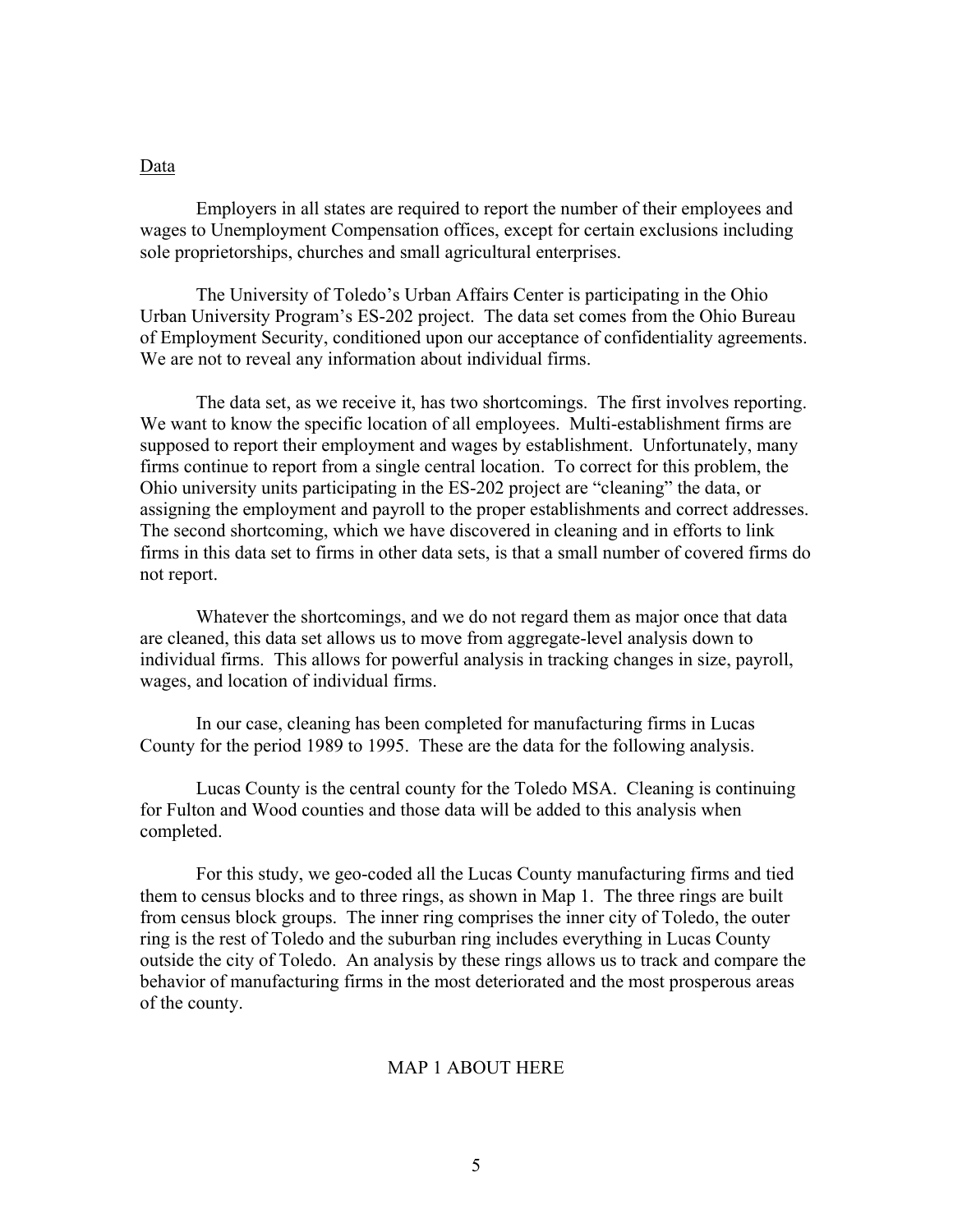#### **FINDINGS**

#### Manufacturing Change in the 3 Rings

 Table 1 displays change in the number of manufacturing firms, workers, and average wage in the three rings for 1989 and 1995. During this period, the number of firms increased in all three rings; however, the number of jobs decreased in both rings of the city but increased in the suburban ring.

 Although the city of Toledo clearly dominates the Lucas County suburbs in the number of manufacturing jobs, it lost considerable ground from 1989 to 1995. In 1989, the two Toledo rings combined for 36,232 or 80.1 percent of all the manufacturing jobs in the county; this dipped to 28,676, or 76.2 percent of the jobs in 1995.

### TABLE 1 ABOUT HERE

 The average wage for manufacturing workers was several thousand dollars higher in the Lucas County suburbs in 1989 and that gap had widened by 1995. We assume that this city-suburb difference is typical, but we do note that a wage analysis for Milwaukee, using ES-202 data showed manufacturing wages higher in the central city than the suburbs for both 1979 and 1989. However, this may be an artifact of cleaning—many larger suburban plants may be reporting from a downtown location.<sup>15</sup>

The city of Toledo depends primarily upon its  $2\frac{1}{4}$  percent payroll tax for its general fund. Table 1 shows a payroll loss in Toledo over this 6 year period of about \$230 million, which represents a payroll tax loss to the city of \$5,175,000 in 1995. Meanwhile, the Lucas County suburbs gained \$77.6 million in payroll. (Because of differing payroll tax rates in the suburban municipalities and no payroll tax in the unincorporated areas of the county, we cannot estimate the increased revenues in the suburbs from this growth in payroll.)

 While we expected the deterioration in the inner ring to exceed that of the outer ring, it appears at this stage of the analysis that is not true. For example, the outer ring of the city suffered a severe deterioration in average wage over the period. Starting at near parity with the suburbs in 1989, it ended with average wages below those in the inner ring by 1995, and both the inner and outer ring were, in 1995, far below that of the suburban ring (374 jobs).

#### Changes in Size of Firms by Ring

 $\overline{a}$ 

 Table 2 displays the distribution of firms by size for 1989 and 1995, within the three rings. No area of Lucas county was immune from the downsizings of large

<sup>15</sup> See Sammis B. White and William F. McMahon, "Why Have Earnings Per Worker Stagnated?" *Journal of Urban Affairs*, 17 (No 1, 1995), p. 40 and Table 3.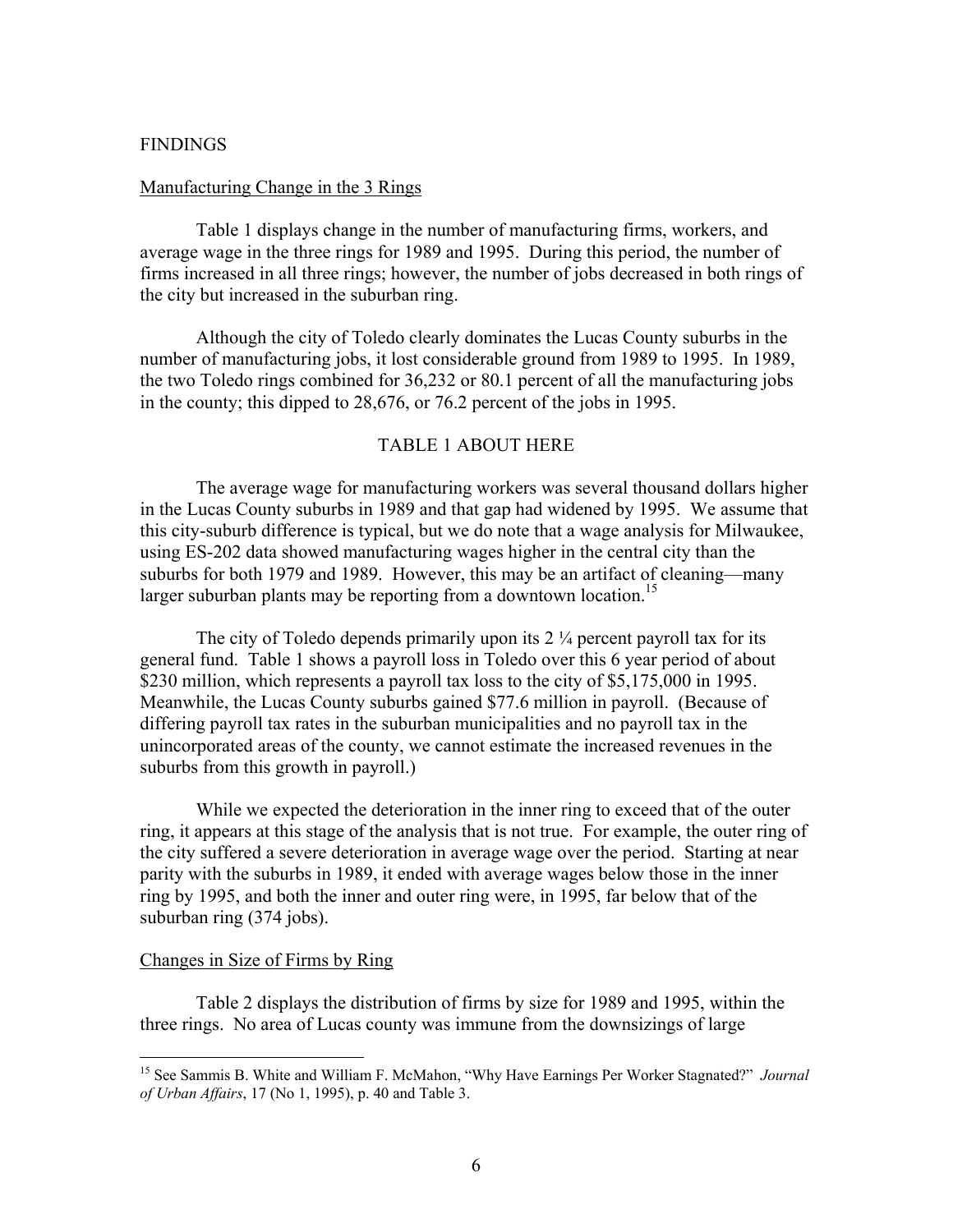manufacturing firms. All three rings suffered losses of thousands of workers in the downsizing of the largest firms (over 250 employees). Indeed, the outer ring of the city suffered the largest losses, going from 12,244 employees in 1989 to 5,813 employees in firms over 250.

#### TABLE 2 ABOUT HERE

 Aside from the loss of workers in the large firms in all three rings, there are some differences. All three rings show growth in the number of firms with 1-10 employees, but only the suburban ring shows a major growth in the number of employees in this group (from 277 to 403 employees, or a 45 percent increase). Although some writers suggest greater economic development attention be placed on small firms, Table 2 shows that even a dramatic increase in the number of such firms can have only minimal impact on the number of employees.

 Aside from a growth in the number of very small firms in the inner ring, which produced virtually no increase in employment, the inner ring lost firms and employment in the 11-50 and 51-100 employee firms. To our surprise, this ring showed an increase in the number of firms in the 101-250 range and an increase in the number of employees from 2,535 to 3,860, or a 52.2 percent increase.

 The outer ring displayed employment growth only in the firms sized 51-100 and 101-250.

 It isn't until we get to the suburban ring that we see employment gains across the board, except for the firms over 250 employees where employment remained unchanged.

When we look at the three rings overall, we see gains and losses, but substantially more losses in employment in the two city rings and overall gains in the suburban rings. The largest losses are not in the inner ring, as we might expect, but in the outer ring of the city. Keep in mind that the two rings of the city started with approximately the same number of employees.

#### Firm Moves in Lucas County

 Table 3 presents information on the moves of firms among the two city and the suburban ring of Lucas County. Over the 1989-1995 period, we are able to track the moves of 128 firms within Lucas County. Firms that moved into or from adjoining counties or other parts of the state or country are lost from our analysis.

#### TABLE 3 ABOUT HERE

 The first observation is that most moves are of short enough distance to stay within the same ring. Of the 34 moves to the inner ring, 23 were by firms already there. Of the 51 moves to the outer ring, 39 were by firms already in that ring; and of the 43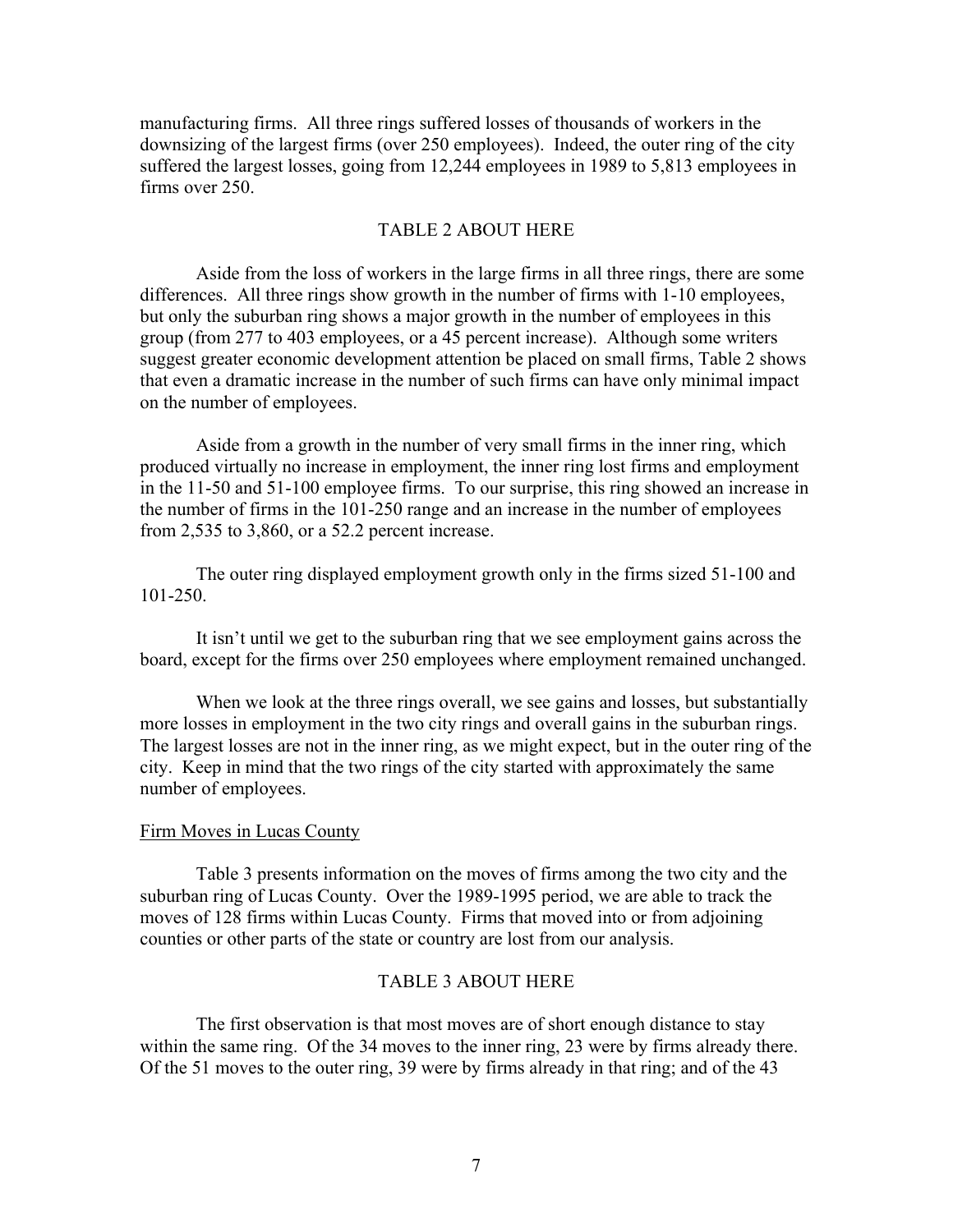moves to the suburban ring, 27 were by firms starting there. In total, 89 of the 128 moves (69.5 percent) were within ring moves.

 When we look at the numbers of employees involved, and then at the wages involved, the picture changes.

 Of the moving firms that started in the inner ring, those that stayed in the inner ring had 378 employees who had an average wage of \$22,440; those that moved to the suburbs had 507 employees with average wage of \$35,322. The 129 workers in firms that moved from the inner ring to the outer ring had average wage of \$30,129. Looked at another way, of the moving employees starting in the inner city in 1989, 37.2 percent stayed there and 50 percent moved on to the suburban ring.

 We can also look at the inward movement. Three small firms (with a total employment of 28 and average wage of only \$20,656 moved from the suburban ring to the inner ring. Four firms, only slightly larger (with total employment of 123 and average wage of \$21,099) moved from the suburban ring to the outer ring of Toledo. By contrast, the firms that moved, but stayed in the suburban ring showed much larger average wages of \$30,201.

 Of the moving firms in Toledo's outer ring that changed rings, the direction is clearly related to wage. The eight firms with 59 employees which moved to the inner ring had average wages \$20,442. The 10 firms with 120 employees that moved to the suburban ring had dramatically higher average wages of \$24,728.

 In sum, the data for the manufacturing firms in Lucas County show the greatest amount of movement within close proximity of the original location. Beyond that there is a clear two-way flow: firms with more employees and higher wages are moving outward and smaller firms with lower wages are moving inward. Clearly, the dominant movement is outward, and with higher wages.

 If both the greater numbers of employees and the higher wages in this two-way flow favor the suburbs, it still must be stressed that large numbers of manufacturing jobs remain in both rings of the City of Toledo. It is not yet too late to develop an economicdevelopment strategy upon the remaining manufacturing base—to sustain it and to stem the flow of manufacturing jobs to the suburbs.

#### Appearances and Disappearances (Births/New Arrivals and Deaths/Exits)

 We have not cleaned ES-202 data beyond Lucas County. Therefore, we are unable to track firms that move to or from other Ohio counties or other states. When we see the appearance of a new firm in our Lucas County data set, we cannot determine if it is a birth or a relocated firm from outside Lucas County. Similarly, we cannot distinguish between a firm death and an exit from Lucas County. Thus, in this section, we examine births/new arrivals and deaths/exits as appearances and disappearances, which are displayed in Table 4.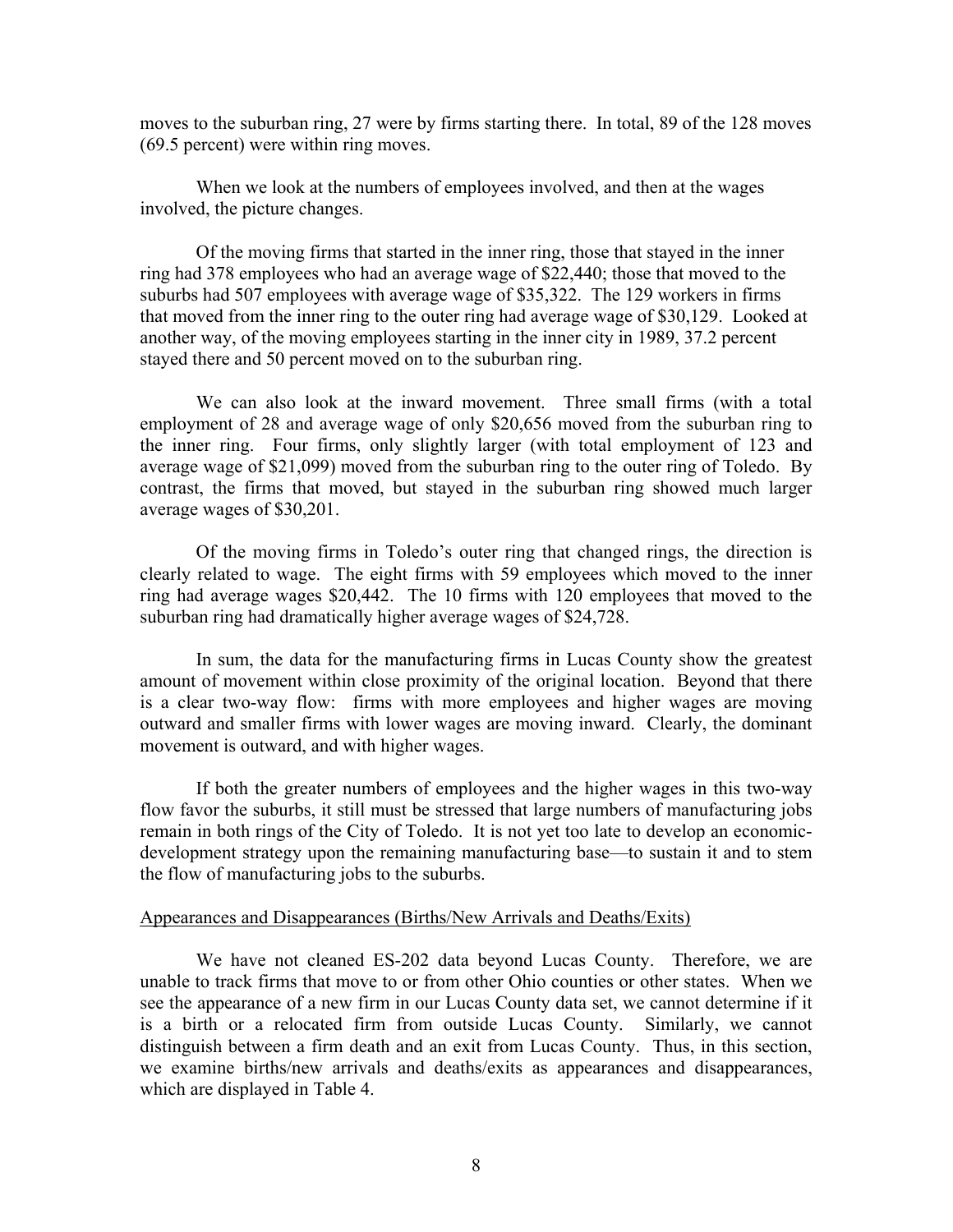#### TABLE 4 ABOUT HERE

 The period between 1989-1995 shows a substantial excess of appearances over disappearances in Lucas County, with consequent large increases in the number of employees and payroll. The average wages of appearances are well above the average wages of disappearances for all three rings.

 What is most surprising is the performance of the inner ring compared to both the outer ring and suburban ring. More jobs appear in the inner ring (1965) than in the outer ring (1098) and suburban ring (426) combined. Although the average wage of the appearances in the inner ring (\$34, 713) trails the suburban ring average wage (\$37,432), it leads the outer ring average wage (\$29,920). The inner ring also led the other rings in the number of disappearances and the number of employees in those firms.

 The point to stress is the economic dynamism of Toledo's inner ring. While there is good reason to expect otherwise for an area in serious decline, we detect a considerable number of firm appearances—births or new arrivals from outside the area. The economic development challenge is clearly to nurture them and to stem the flow of firms and jobs, especially the higher wage ones, to the suburban ring and beyond.

### **CONCLUSION**

 Toledo displays the same overall trends that are found in most, older, inelastic cities—a flow of jobs, capital and population that leaves the central city poorer and the suburbs much better off. Unless the City of Toledo and other jurisdictions in Northwest Ohio come to grips with the rapid rate of suburbanization, the future of the City of Toledo becomes increasingly bleak—the home of fewer and poorer residents with fewer decent jobs.

 But we see something in our analysis of the ES-202 data that other analysts missed as they developed their evidence for a spatial mismatch thesis. The change in manufacturing jobs is not the result of a unidimensional flow from central city to suburbs, at least not in Toledo. We discovered a surprisingly high rate of appearances of manufacturing jobs in the inner ring of the city of Toledo and some flow of jobs—albeit lower-wage ones—from the suburbs to the inner ring. Nevertheless, the aggregate flow was outward, as in the cities examined by Kasarda, Wilson and others.

 The resulting spatial mismatch from the aggregate flow in Toledo has the same racial component as other major industrial cities of the Northeast and upper Midwest. "What is missing from current debate over urban policy," as David Rusk reminds us, "is any willingness to attack the urban problem as a matter of racial and economic segregation." He accuses both liberals, with their effort to pour money into the ghettos "(Big Buck Strategy)" and conservatives with their enterprise zones "(Big Bootstrap Strategy)" of "selling the same idea: quarantine "them" in inner city ghettos and barrios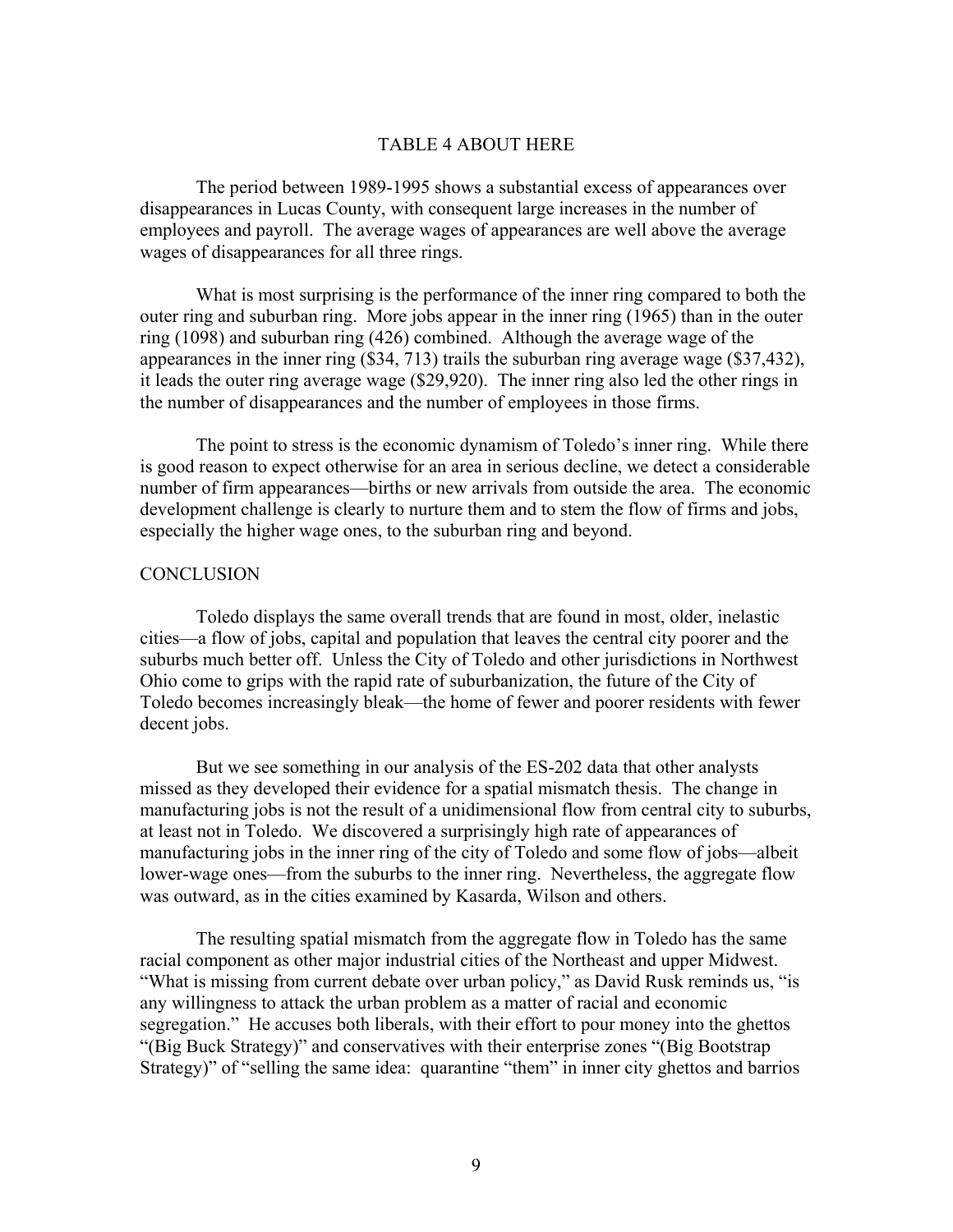away from "us" and help "them" build from within. Rusk insists that "'Separate but equal' cannot work."<sup>16</sup>

 Rusk's recommendations center around increasing the elasticity of cities so that they can, in one way or another, benefit from the suburban growth, and reducing the concentration of the poor, especially poor blacks in the inner city through such techniques as affordable housing requirements and housing assistance programs metrowide.

 Based on the dynamics of the manufacturing sector in Lucas County, with some movement into the city and the record of new appearances in the inner ring, an effective strategy would focus on retarding the movement of firms out to the suburbs. This could be done by eliminating state and local economic-development assistance that encourages firms to make such moves and greater planning controls to protect green fields from development.

 We should reject the view that growth anywhere in the region is necessarily good for the region. When economic development becomes little more than the rearrangement of economic activity in a region, then both the central city and the suburban areas suffer—the former for the loss of jobs, income, tax base and unraveling of its social and cultural fabric and the latter for the cost of duplicating expensive infrastructure, usurping highly-productive farmland and the difficulty of creating a sense of community with urban amenities.<sup>17</sup>

 $\overline{a}$ 

<sup>16</sup> David Rusk, *Cities Without Suburbs* (Washington, DC: The Woodrow Wilson Center Press 1993), p. 121.

<sup>&</sup>lt;sup>17</sup> Even Garreau wonders about this: "This is the paradox of Edge City. Will it ever have civilization? Will it ever have life? Or will it be a vampire, without a spirit of its own?" Joel Garreau, *Edge City: Life on the Frontier* (NY: Doubleday, 1991), p. 310.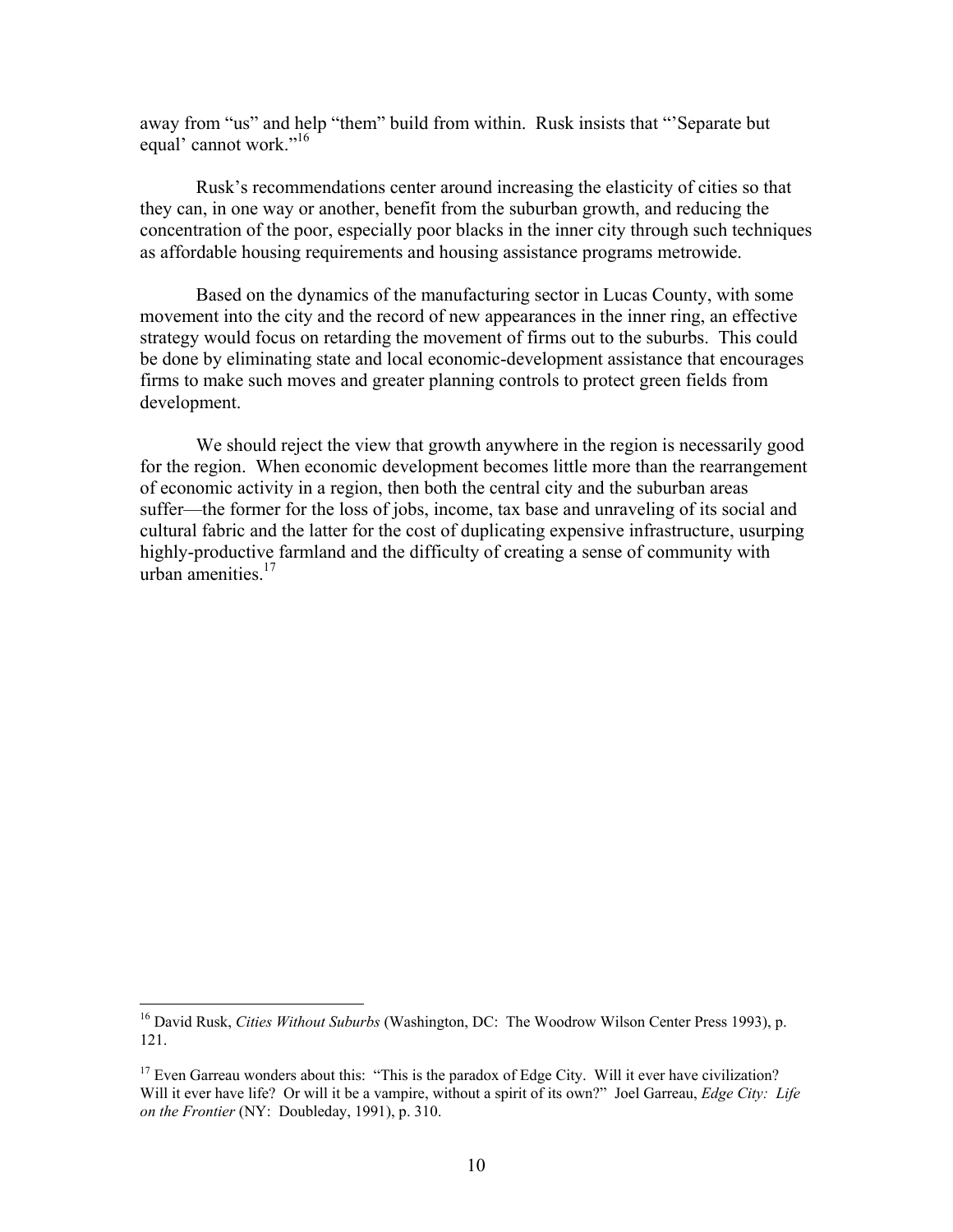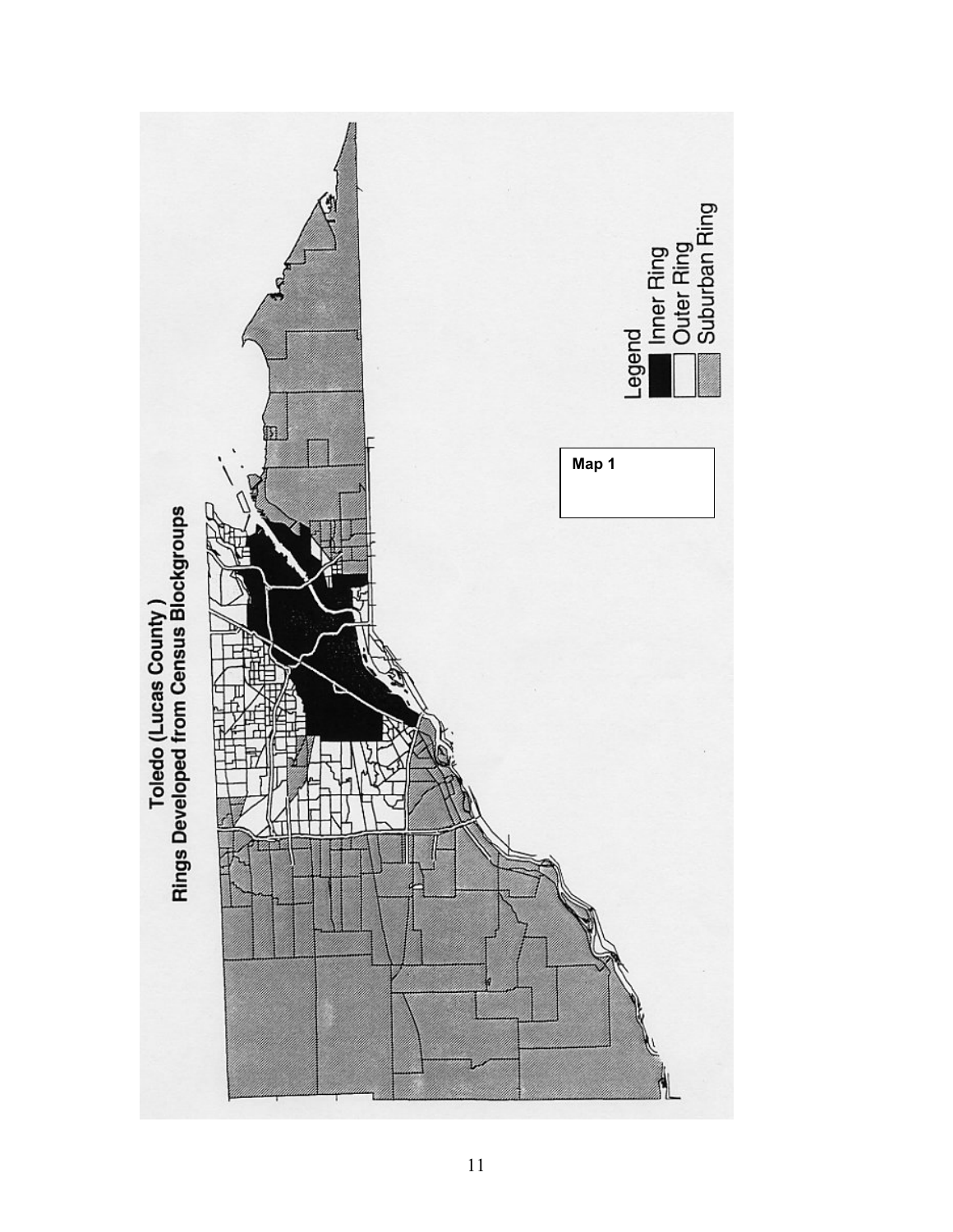## **Change in Number of Manufacturing Firms, Employees and Payroll in Toledo**  Inner Ring, Outer Ring, and Suburban Ring, 1989-1995

|               |                    | 1989   |               |               |
|---------------|--------------------|--------|---------------|---------------|
|               | Number of<br>Firms |        | Payroll       | Average Wages |
| Inner Ring    | 416                | 17,561 | 530,562,928   | 30,213        |
| Outer Ring    | 370                | 18,671 | 699,993,714   | 37,490        |
| Suburban Ring | 189                | 8,573  | 318,175,040   | 37,113        |
|               | 975                | 44,805 | 1,548,731,682 | 34,939        |

| 1995              |                    |        |               |               |  |  |  |  |
|-------------------|--------------------|--------|---------------|---------------|--|--|--|--|
|                   | Number of<br>Firms |        | Payroll       | Average Wages |  |  |  |  |
| Inner Ring        | 463                | 15,620 | 547,690,800   | 35,064        |  |  |  |  |
| <b>Outer Ring</b> | 433                | 13,056 | 452,111,690   | 34,628        |  |  |  |  |
| Suburban Ring     | 243                | 8,947  | 395,873,260   | 44,246        |  |  |  |  |
|                   | .139               | 37,623 | 1,395,675,750 | 37.979        |  |  |  |  |

|          | <b>Change 1989-1995</b>      |                   |                     |                   |                   |                   |                   |                   |  |
|----------|------------------------------|-------------------|---------------------|-------------------|-------------------|-------------------|-------------------|-------------------|--|
|          | Number<br>of Firms<br>Change | Percent<br>Change | Employees<br>Change | Percent<br>Change | Payroll<br>Change | Percent<br>Change | Av. Pay<br>Change | Percent<br>Change |  |
| Inner    |                              |                   |                     |                   |                   |                   |                   |                   |  |
| Ring     | 47                           | 0.11              | (1, 941)            | $-0.11$           | 17, 127, 872      | 0.03              | 4,851             | 0.16              |  |
| Outer    |                              |                   |                     |                   |                   |                   |                   |                   |  |
| Ring     | 63                           | 0.17              | (5,615)             | $-0.30$           | (247, 882, 024)   | $-0.35$           | (2, 862)          | $-0.08$           |  |
| Suburban |                              |                   |                     |                   |                   |                   |                   |                   |  |
| Ring     | 54                           | 0.29              | 374                 | 0.04              | 77,698,220        | 0.24              | 7,134             | 0.19              |  |
|          | 164                          | 0.19              | (7, 182)            | $-0.12$           | (153, 055, 932)   | $-0.03$           | 3,041             | 0.09              |  |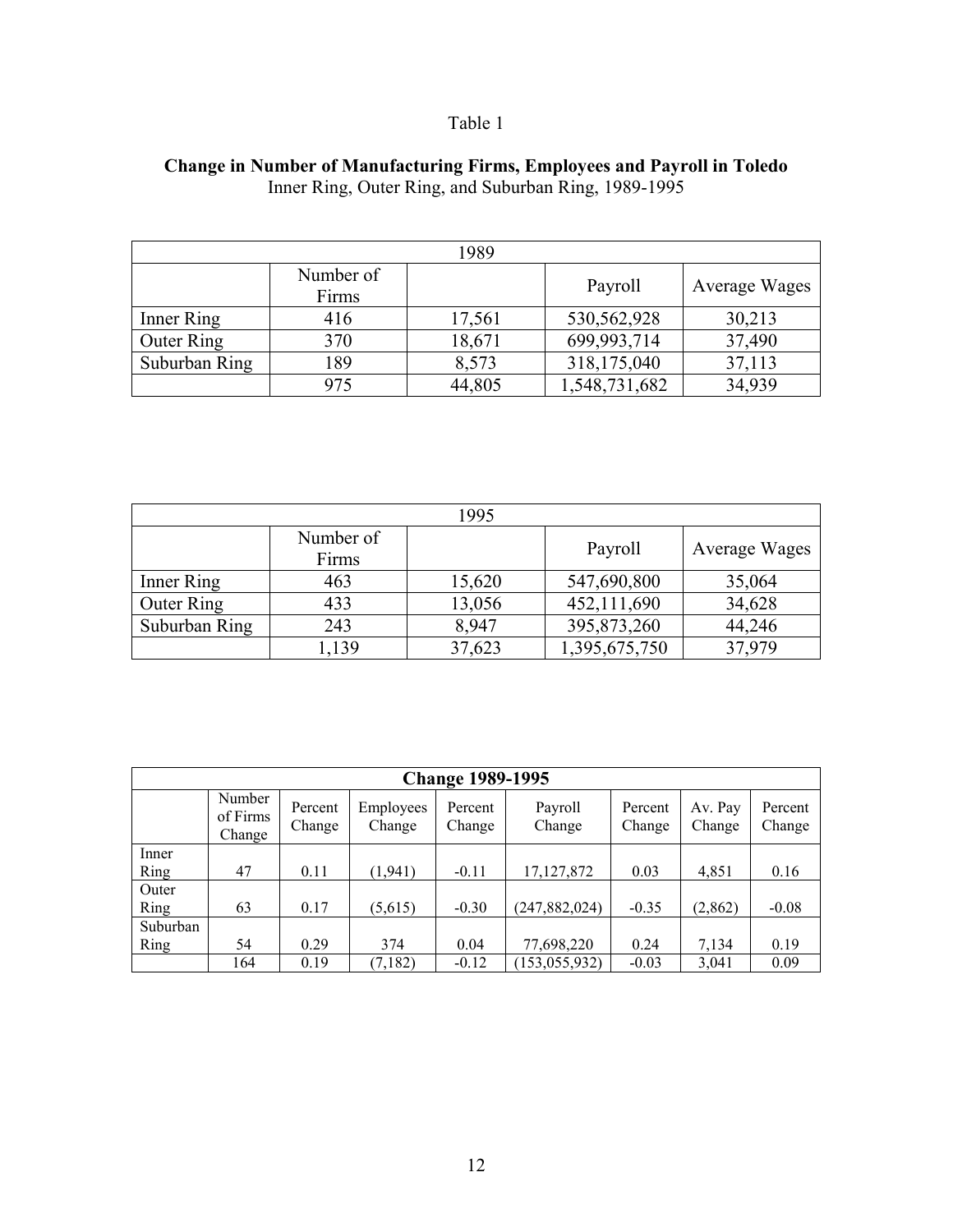## **Size of Manufacturing Firms in Toledo Inner Ring, Outer Ring, & Suburban Ring, 1989-1995**

| 1 -10      |       |        |       |             |  |  |  |
|------------|-------|--------|-------|-------------|--|--|--|
|            | Firms | Emp    | Firms |             |  |  |  |
|            | 1989  | 1989   | 1995  | Emp<br>1995 |  |  |  |
|            |       |        |       |             |  |  |  |
| Inner Ring | 198   | 739.5  | 260   | 762         |  |  |  |
| Outer Ring | 215   | 772.25 | 284   | 792         |  |  |  |
| Suburban   |       |        |       |             |  |  |  |
| Ring       | 91    | 276.75 | 143   | 403         |  |  |  |

| 11-50             |                              |       |      |       |  |  |  |
|-------------------|------------------------------|-------|------|-------|--|--|--|
|                   | Firms<br>Firms<br>Emp<br>Emp |       |      |       |  |  |  |
|                   | 1989                         | 1989  | 1995 | 1995  |  |  |  |
|                   |                              |       |      |       |  |  |  |
| Inner Ring        | 158                          | 3,779 | 147  | 3,520 |  |  |  |
| <b>Outer Ring</b> | 106                          | 2,467 | 103  | 2,196 |  |  |  |
| Suburban          |                              |       |      |       |  |  |  |
| Ring              | 64                           | 1,422 | 63   | 1,493 |  |  |  |

| 51-100            |       |       |      |       |  |  |  |
|-------------------|-------|-------|------|-------|--|--|--|
|                   | Firms | Emp   |      |       |  |  |  |
|                   | 1989  | 1989  | 1995 | 1995  |  |  |  |
|                   |       |       |      |       |  |  |  |
| Inner Ring        | 25    | 1,765 | 23   | 1,477 |  |  |  |
| <b>Outer Ring</b> | 19    | 1,273 | 28   | 1,927 |  |  |  |
| Suburban          |       |       |      |       |  |  |  |
| Ring              | 15    | 1,091 | 18   | 1.109 |  |  |  |

| 101-250    |       |       |       |       |  |  |  |
|------------|-------|-------|-------|-------|--|--|--|
|            | Firms | Emp   | Firms | Emp   |  |  |  |
|            | 1989  | 1989  | 1995  | 1995  |  |  |  |
|            |       |       |       |       |  |  |  |
| Inner Ring | 18    | 2,535 | 26    | 3,860 |  |  |  |
| Outer Ring | 13    | 1,916 | 15    | 2,328 |  |  |  |
| Suburban   |       |       |       |       |  |  |  |
| Ring       | 10    | 1,388 | 10    |       |  |  |  |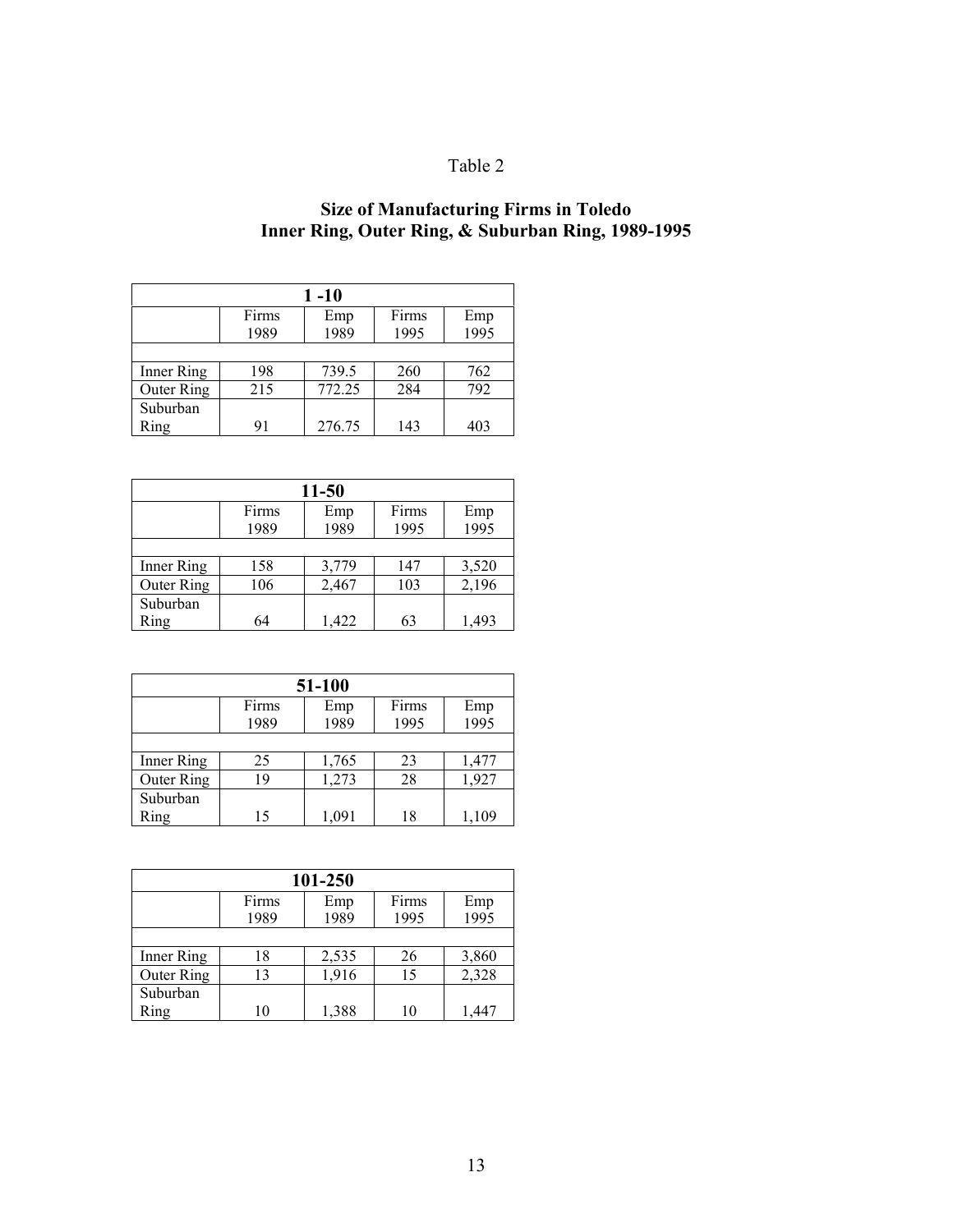| <b>Over 250</b>   |               |             |   |       |  |  |  |
|-------------------|---------------|-------------|---|-------|--|--|--|
|                   | Firms<br>1989 | Emp<br>1995 |   |       |  |  |  |
|                   |               |             |   |       |  |  |  |
| Inner Ring        |               | 8,742       |   | 6,002 |  |  |  |
| <b>Outer Ring</b> |               | 12,244      |   | 5,813 |  |  |  |
| Suburban          |               |             |   |       |  |  |  |
| Ring              |               | 4,396       | g | 4,395 |  |  |  |

|               | Totals 1989 | 1995  |
|---------------|-------------|-------|
|               |             |       |
| Inner Ring    | 410         | 463   |
| Outer Ring    | 361         | 433   |
| Suburban Ring | 187         | 243   |
|               | 958         | 1,139 |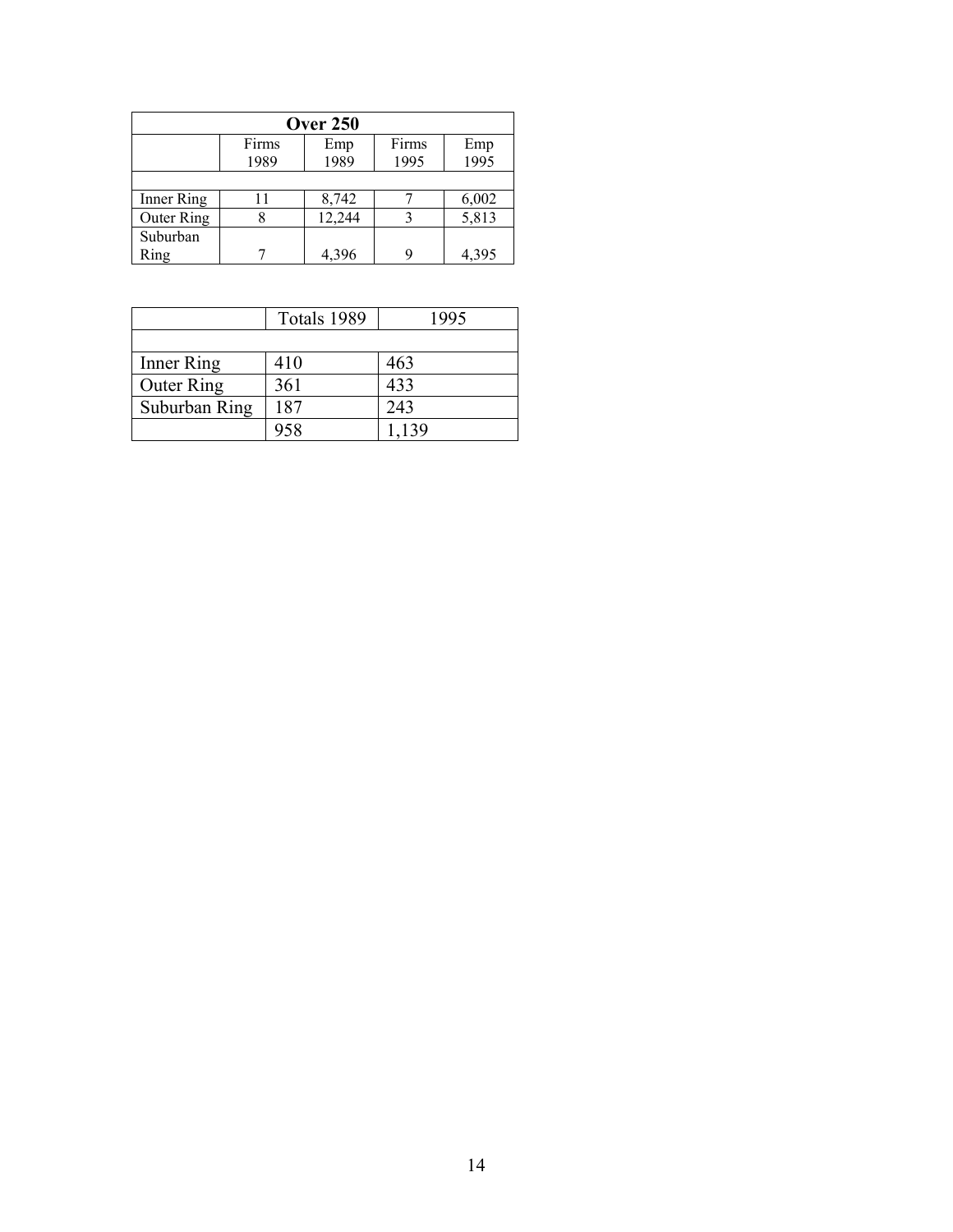## **Manufacturing Firms Moves in Lucas County By Toledo Inner Ring, Outer Ring, & Suburban Ring, 1989-1995\***

|            |           |           | <b>Total Moves</b> |            |         |         |
|------------|-----------|-----------|--------------------|------------|---------|---------|
| Moved      | Number of | Number of |                    |            |         | Average |
| From       | Firms     | Employees | Percent            | Pavroll    | Percent | Wages   |
| Inner Ring | 37        | 1.015     | 0.40               | 25,226,926 | 0.39    | 24,860  |
| Outer Ring | 57        | 641       | 0.25               | 14,009,322 | 0.22    | 21,847  |
| Suburban   |           |           |                    |            |         |         |
| Ring       | 34        | 885       | 0.35               | 25,341,350 | 0.39    | 28,634  |
|            | 128       | 2,541     |                    | 64,577,598 |         |         |

## **Moved To:**

|            |           | <b>Inner Ring</b> |         |            |         |         |
|------------|-----------|-------------------|---------|------------|---------|---------|
|            | Number of | Number of         |         |            |         | Average |
|            | Firms     | Employees         | Percent | Payroll    | Percent | Wages   |
| Inner Ring | 23        | 129               | 0.81    | 3,894,215  | 0.24    | 22,440  |
| Outer Ring |           | 59                | 0.13    | 1,195,878  | 0.12    | 20,442  |
| Suburban   |           |                   |         |            |         |         |
| Ring       |           | 28                | 0.06    | 573,202    | 0.06    | 20,656  |
|            | 34        | 465               |         | 10,256,973 |         |         |

|            |           | <b>Outer Ring</b> |         |            |         |         |
|------------|-----------|-------------------|---------|------------|---------|---------|
|            | Number of | Number of         |         |            |         | Average |
|            | Firms     | <b>Employees</b>  | Percent | Pavroll    | Percent | Wages   |
| Inner Ring | 8         | 129               | 0.18    | 3,894,215  | 0.24    | 30,129  |
| Outer Ring | 39        | 463               | 0.65    | 9,858,437  | 0.60    | 21,281  |
| Suburban   |           |                   |         |            |         |         |
| Ring       |           | 123               | 0.17    | 2,600,396  | 0.16    | 21,099  |
|            | 51        | 716               |         | 16,353,048 |         |         |

|            |           | <b>Suburban Ring</b> |         |            |         |         |
|------------|-----------|----------------------|---------|------------|---------|---------|
|            | Number of | Number of            |         |            |         | Average |
|            | Firms     | <b>Employees</b>     | Percent | Pavroll    | Percent | Wages   |
| Inner Ring | o         | 507                  | 0.37    | 12,844,818 | 0.34    | 25,322  |
| Outer Ring | 10        | 120                  | 0.09    | 2,955,007  | 0.08    | 24,728  |
| Suburban   |           |                      |         |            |         |         |
| Ring       | 27        | 734                  | 0.54    | 22,167,752 | 0.58    | 30,201  |
|            | 43        | 1,361                |         | 37,967,577 |         |         |

\*Disregards multiple moves. First and last locations in 1989-1995 time period are used.